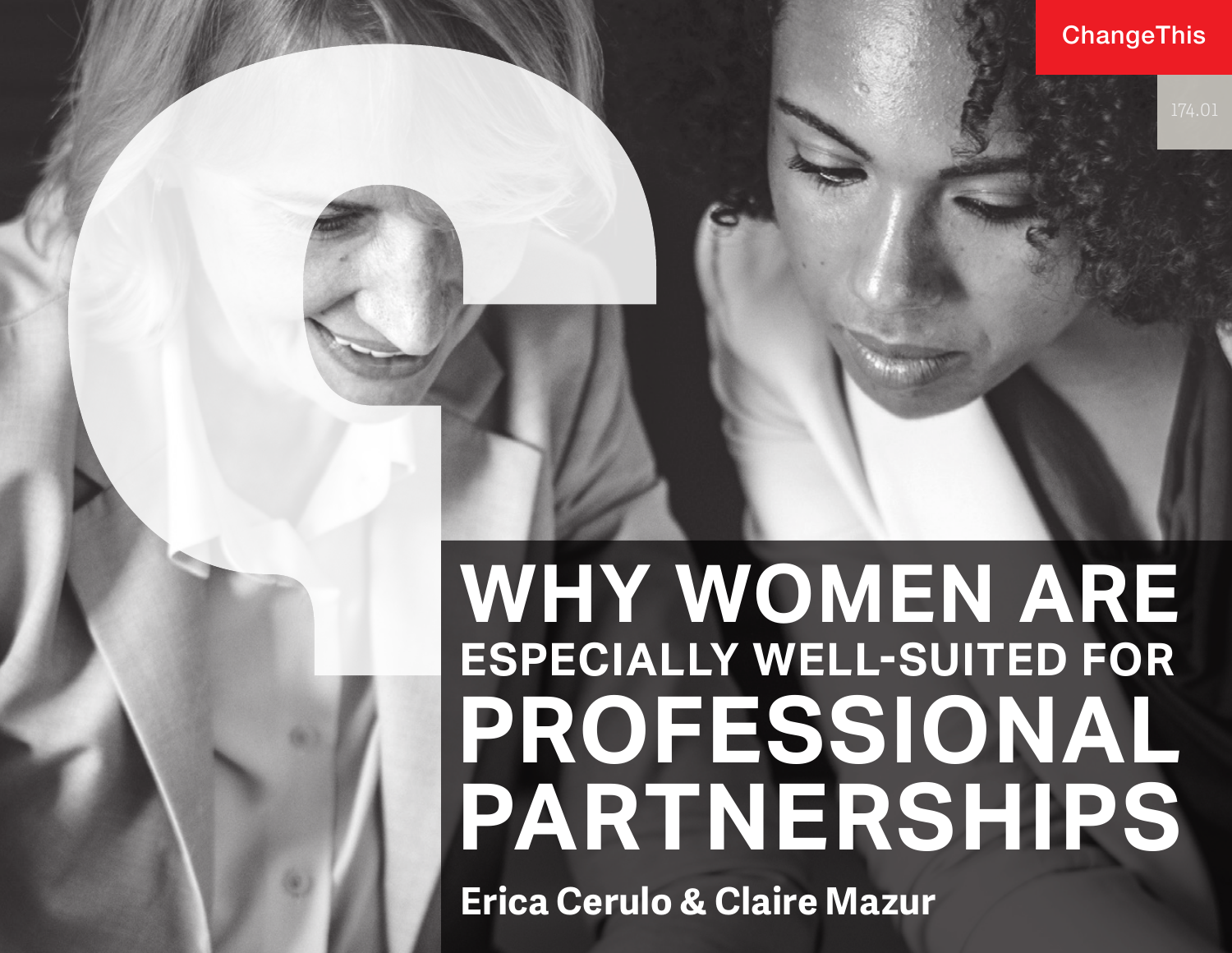## **When taking a stroll down the business-partnership**  hall of fame, many of the names that jump to mind are likely male ones: Jobs and Wozniak, Gates and Allen, Procter and Gamble, Ben and Jerry. With this rich

history of two men coming together to build something from nothing, often in a garage in Silicon Valley, as the lore goes, a person would be justified in presuming that there is something about the nature of the way that men work and form relationships that makes them especially good at forging professional bonds that provide fertile ground for building something big.

But in researching and conducting the interviews for our book *Work Wife: The Power of Female Friendship to Drive Successful Businesses*, we found support for a different idea altogether: that it's women and their relationships that are especially ripe for professional partnerships. The reason that these pairings aren't the ones we're quick to reference has everything to do with a workplace culture that has, for as long as it's existed, privileged men and their approach to business. But slow and steady progress toward dismantling male dominance at the office has carved out space for women to collaborate instead of compete professionally, and that's set the stage for change. As more and more women have taken the opportunity to form meaningful partnerships with one another, they've started to reveal the power that those pairings can have and to shift perception of what it looks like when women work together.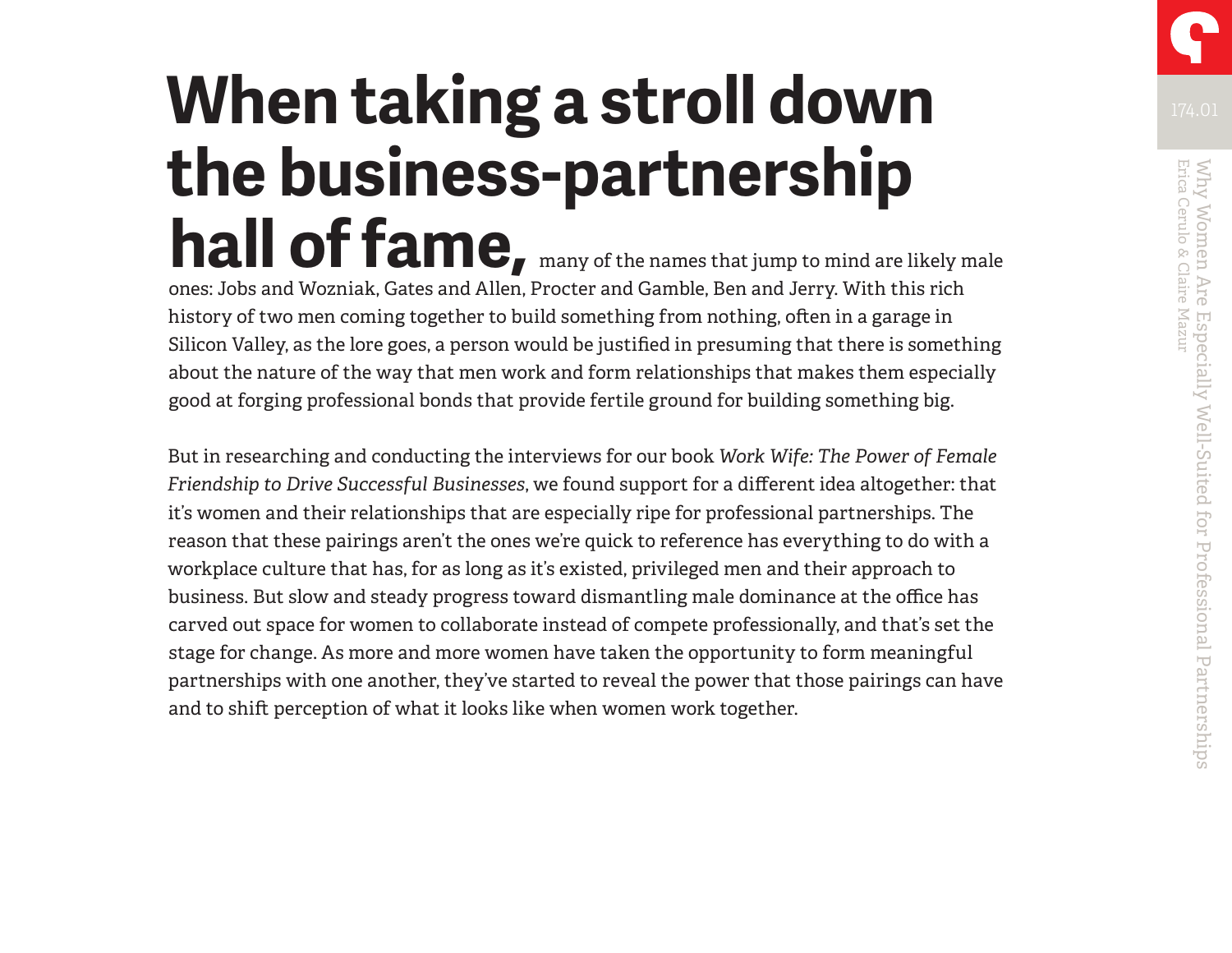Certainly, as two women who started our own company, Of a Kind, and deem our partnership our most impressive career accomplishment, we are apt to think there is something special about the bond we share and the business we've built on the back of it. But we noticed there are more and more modern examples of women taking the same path, from celebrity pairings like Oprah and Gayle, Abbi and Ilana, Kathie Lee and Hoda, and Tina and Amy to entrepreneurs like Elizabeth Cutler and Julie Rice of SoulCycle, Betsy Beers and Shonda Rhimes of Shondaland, Audrey Gelman and Lauren Kassan of The Wing, and Stephanie Korey and Jen Rubio of Away. We were not alone in seeking—and finding—value in this paired pursuit.

Further, the embrace of female partnership isn't happening only amongst those running the show. "Work wife," a term spawned from "office wife"—which itself dates back to the 1930s, when it was used by men to describe an especially high-functioning secretary—is taking on new meaning in our current era. Its connotation has evolved just as office culture and marriage have, and more recently it's been co-opted to describe a combination of personal and professional bondedness and healthy, supportive closeness among women, and it is used by bosses and assistants alike. We've seen the embrace of the label "work wife" by women with side-by-side cubicles at publishing houses and those who run meetings together at financial institutions. As of January 2019, there were nearly 200,000 posts on Instagram with the tag #workwife, the bulk of which picture two or more women.

Workplace opportunity and an evolving culture might be to thank for creating an opening for women to partner up professionally (officially or not), but various recent studies have shown that women are uniquely suited to benefit from developing these relationships. We pursue cooperation and friendship, navigate the personal and professional, and deal with stress in different ways than men. As a result, we're bolstered by close, workplace collaboration—especially when that collaboration privileges vulnerability.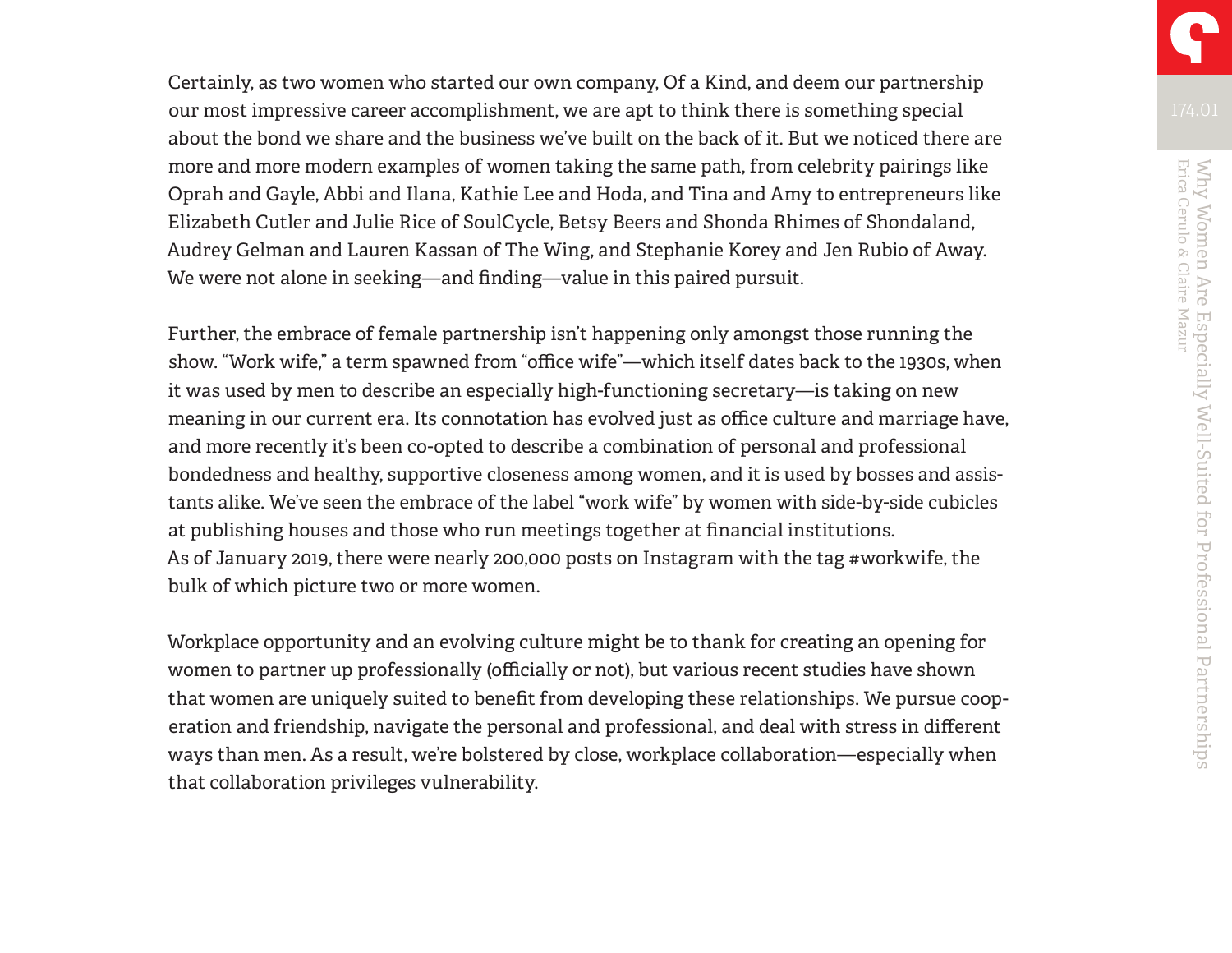Before we dive deeper into the research, one caveat: We rely on the concept of feminine traits to make our case here, but that's not intended to disregard that claiming anything as inherently feminine is a loaded and at times problematic act. In a culture where we've come to acknowledge that biology does not determine gender, claiming that it somehow determines personality may seem at best outdated and at worst discriminatory. Class, race, age, ability, and the advantages and privileges, or lack thereof, that attend them add another layer of complexity. For our purposes, we're looking at feminine traits—and the friendships that follow from them—as reflections of how most women in the United States and the Western world at large have been socialized, by way of their upbringing, the media, or social norms. Our definition of "woman" includes anyone who identifies as such. Gender stereotypes and expectations can be constricting, exhausting, and disempowering; rather than reinforcing them, we hope to better understand the ways in which they inform us—specifically in our relationships and in our work—and to use that understanding to effect change and progress for everyone.

Slow and steady progress toward dismantling male dominance at the office has carved out space for women to collaborate instead of compete professionally, and that's set the stage for change.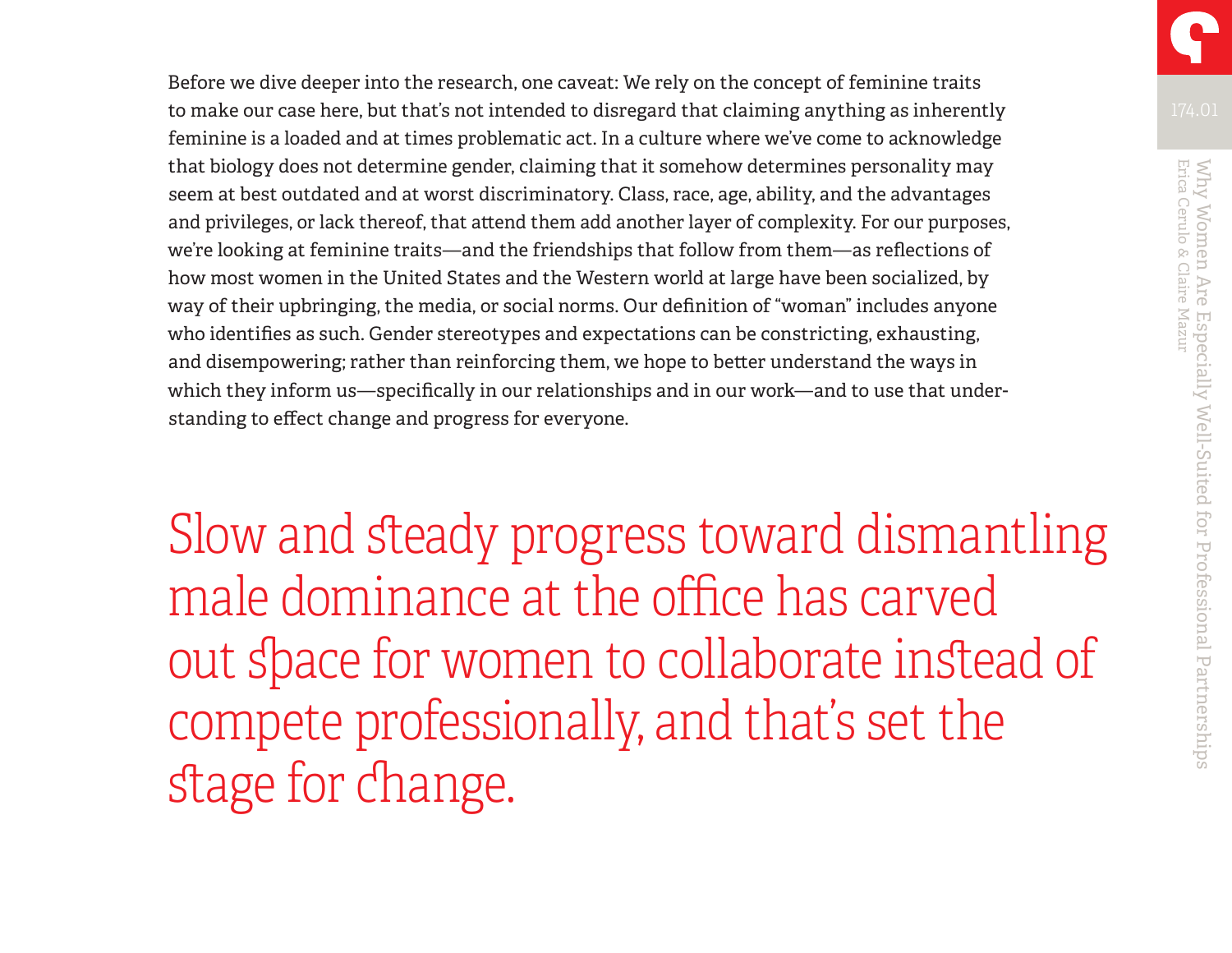

As follows, there are three findings that, combined, speak to the potential of female partnership and the professional success it can sow:

### **1. Women have been socialized to enjoy collaboration and to be more emotionally accessible.**

In 2013, the National Bureau of Economic Research embarked on a study to answer the question "Are Women More Attracted to Cooperation Than Men?" and the quick answer was "Yes." To speak, for a moment, in sweeping generalizations: Women do worse in competitive environments and better when part of a team. And unlike men, who, the same research shows, tend to prefer to work alone, women like collaborating. Numerous studies suggest that this inclination is in line with how we're socialized: Men are brought up to be more competitive, independent, and unemotional, while women are raised to be more supportive, cooperative, and emotionally sensitive.

In turn, that informs what we look for when it comes to friendship—women bond by sharing feelings, not just activities, which is how men tend to engage and sustain friendships. By bringing emotions to friendships, including those formed in the workplace, women make themselves vulnerable and naturally start to blur the line between the personal and the professional. Which brings us to the next point…

### **2. Our modern world has forced a fluidity between the personal and the professional, and women are better equipped to navigate that.**

While the concept of leaving personal issues at home when heading to the office might sound appealing in theory, a clear personal-professional delineation is almost laughably unachievable for anyone in an era when we're Facebook friends with our colleagues and respond to meeting notes from our laptops while watching television.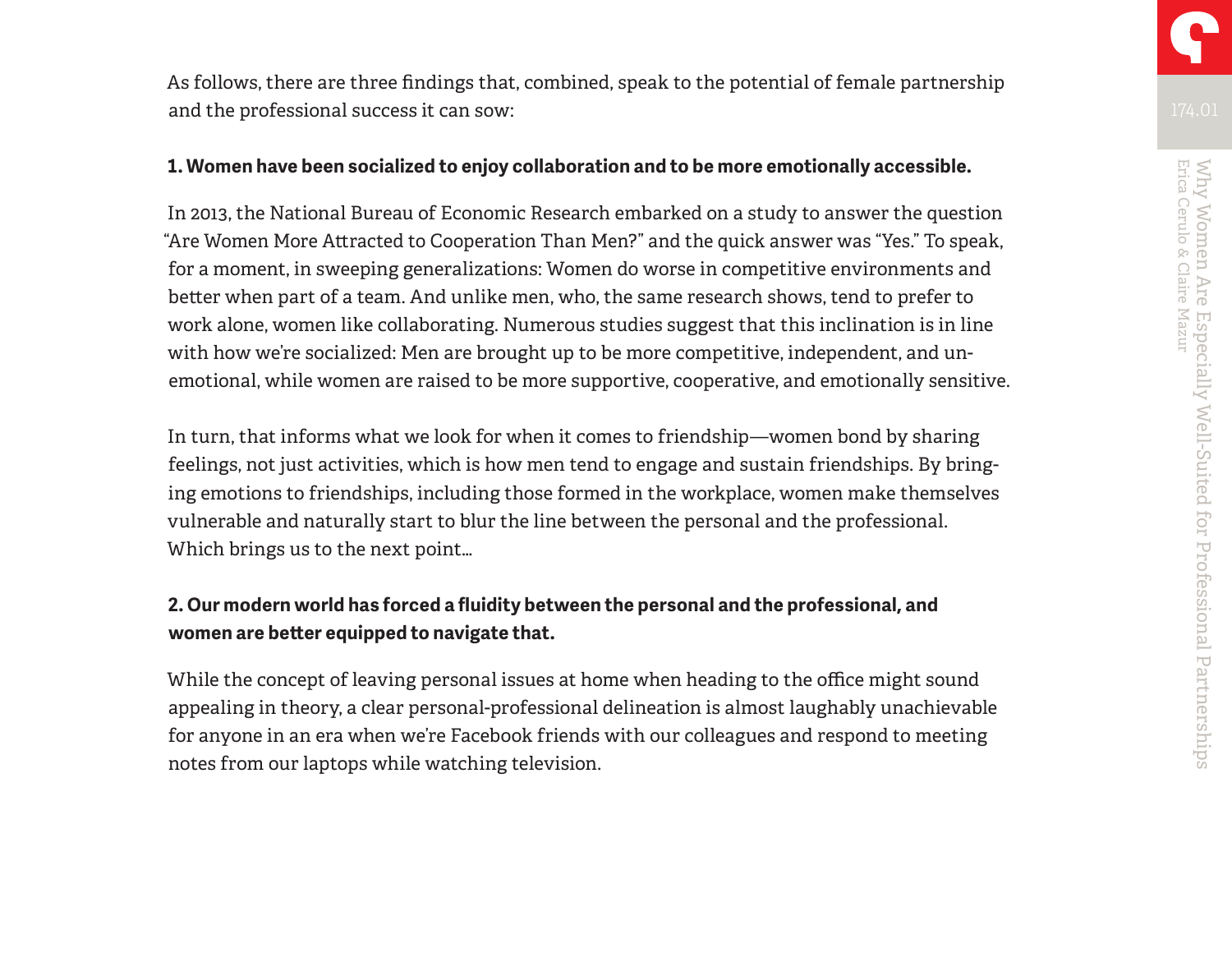Though this work-life blurring has its downsides, research suggests that workplace friendships, which it lays the groundwork for, are indeed good for business—a boon for engagement, productivity, and satisfaction. Per a 2014 survey of 716 random paycheck-earning Americans conducted by the management and employee engagement company Globoforce, 71 percent of the people with friends on the job said they loved the companies they worked for, but only 24 percent of those without in-office pals had the same affection for theirs. And it's not just that people enjoy working with a friend, either. It's that when they do, their quality of work is better. "Those who [have a best friend at work] are seven times more likely to be engaged in their jobs, are better at engaging customers, produce higher-quality work, have higher well-being, and are less likely to get injured on the job," write the authors of Wellbeing: The Five Essential Elements, a New York Times bestseller drawn from Gallup studies that span 150 countries.

Unsurprisingly, it's women, predominantly, who own this realm: One study found that 63 percent of office friendships are female-female. (Outside the office, men also have fewer close friends than women do.) In a modern workplace, this gives them a leg up: They are more committed to their work, more engaged with their work, and are doing better work as a result of the interpersonal bonds they've developed, and this is a real win when the going gets tough.

Research suggests that workplace friendships … are indeed good for business—a boon for engagement, productivity, and satisfaction.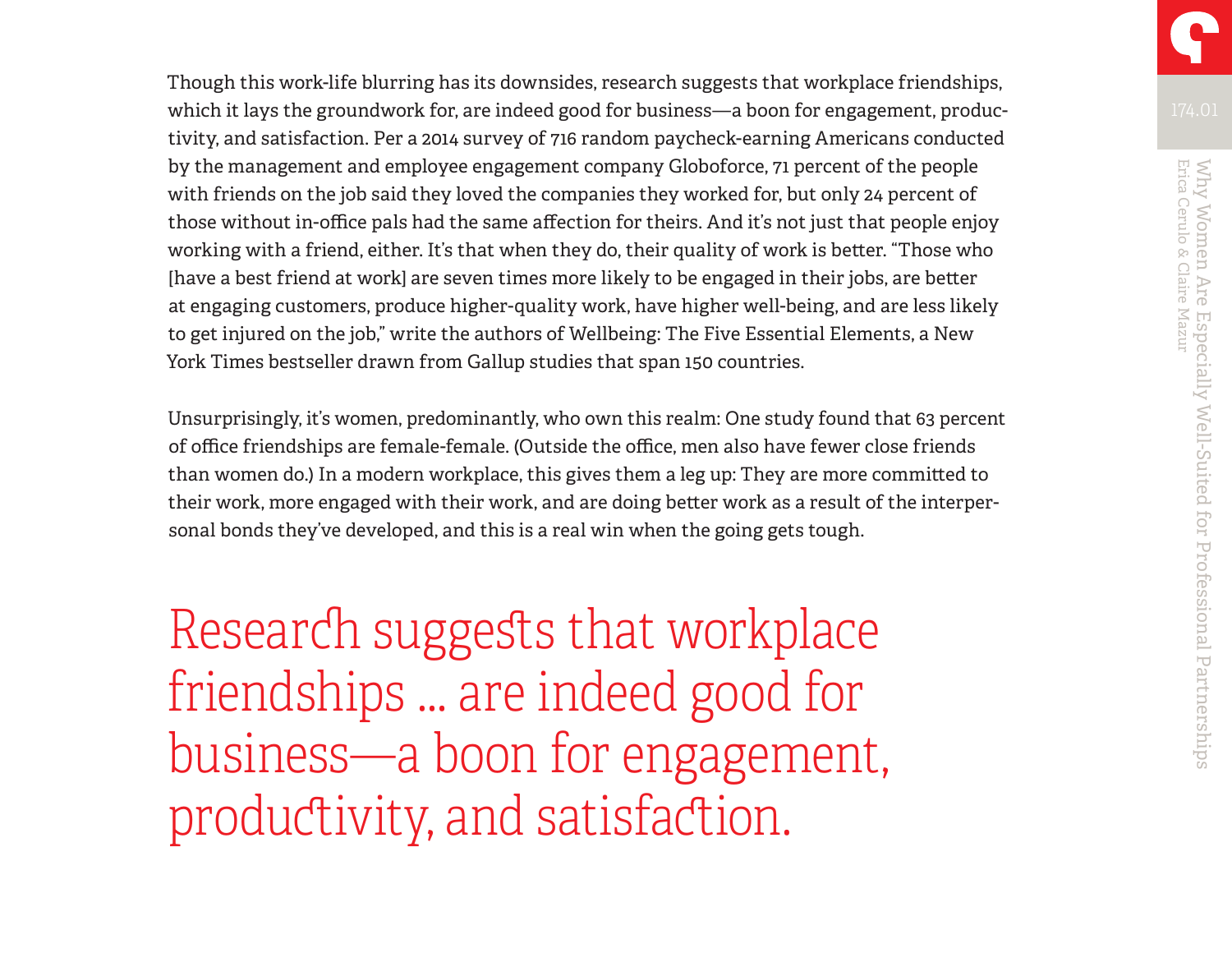### **3. Close bonds help women better weather professional struggles because they have a tend-and-befriend—not fight-or-flight—response to stress.**

In the late nineties, Shelley E. Taylor, a psychology professor at UCLA, took a closer look at the widely accepted and understood primal instinct of fight-or-flight when a postdoc student of hers noticed that animal stress studies were conducted using only male rats. Delving into similar published studies on humans, Taylor et al. found that before 1995, women made up only 17 percent of the subjects.

In a groundbreaking paper published in the *Psychology Review* in 2000, Taylor and her colleagues offered a new theory: "We propose that human female responses to stress (as well as those of some animal species) are not well characterized by fight-or-flight, as research has implicitly assumed, but rather are more typically characterized by a pattern we term 'tend-and-befriend.' Specifically, we suggest that, by virtue of differential parental investment, female stress responses have selectively evolved to maximize the survival of self and offspring. We suggest that females respond to stress by nurturing offspring, exhibiting behaviors that protect them from harm and reduce neuroendocrine responses that may compromise offspring health (the tending pattern), and by befriending, namely, affiliating with social groups to reduce risk." Basically: Women, unlike men, don't respond to stress by getting combative or bolting—instead, we nurture, protect, and bond, all in the name of survival. That said: Taylor's theory is predicated on an essentialist narrative steeped in a biological definition of womanhood that starts to fall apart when viewed through a more contemporary understanding of gender, a social construct. But like it or not (and we don't), it's also hard to ignore that even the most modern notions of socially conditioned femininity are strongly tied to the role of motherhood that this theory places front and center.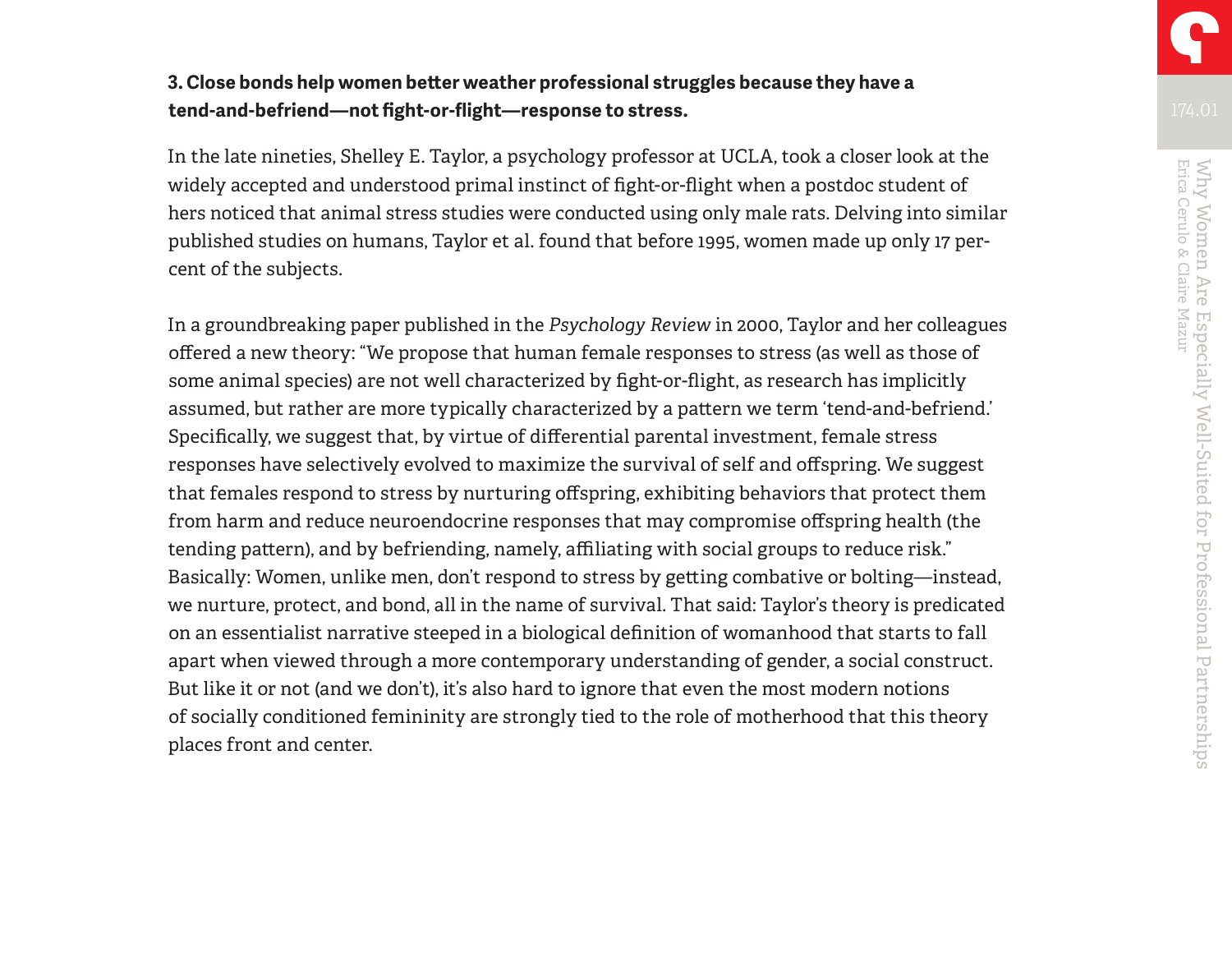In a business setting, where dilemmas present themselves on a daily basis, the tendency toward tend-and-befriend is a tremendous boon. It means a willingness not only to hunker down and address issues head-on but also to care for and soothe one another as part of the process. It provides a framework for solving problems, safeguarding relationships, and prioritizing self-care.

It's our hope that this study reveals the unique potential of these partnerships to ride out the lows that come with any business pursuit so that in ten or twenty years time, prominent instances of female partnership are commonplace in the working world—and that those examples pave the way for many more to follow. Even more than that, though, we take this research and the growing body of women providing their own data points to suggest that **by working together, women remake their careers, their lives, and the business world on the whole.**